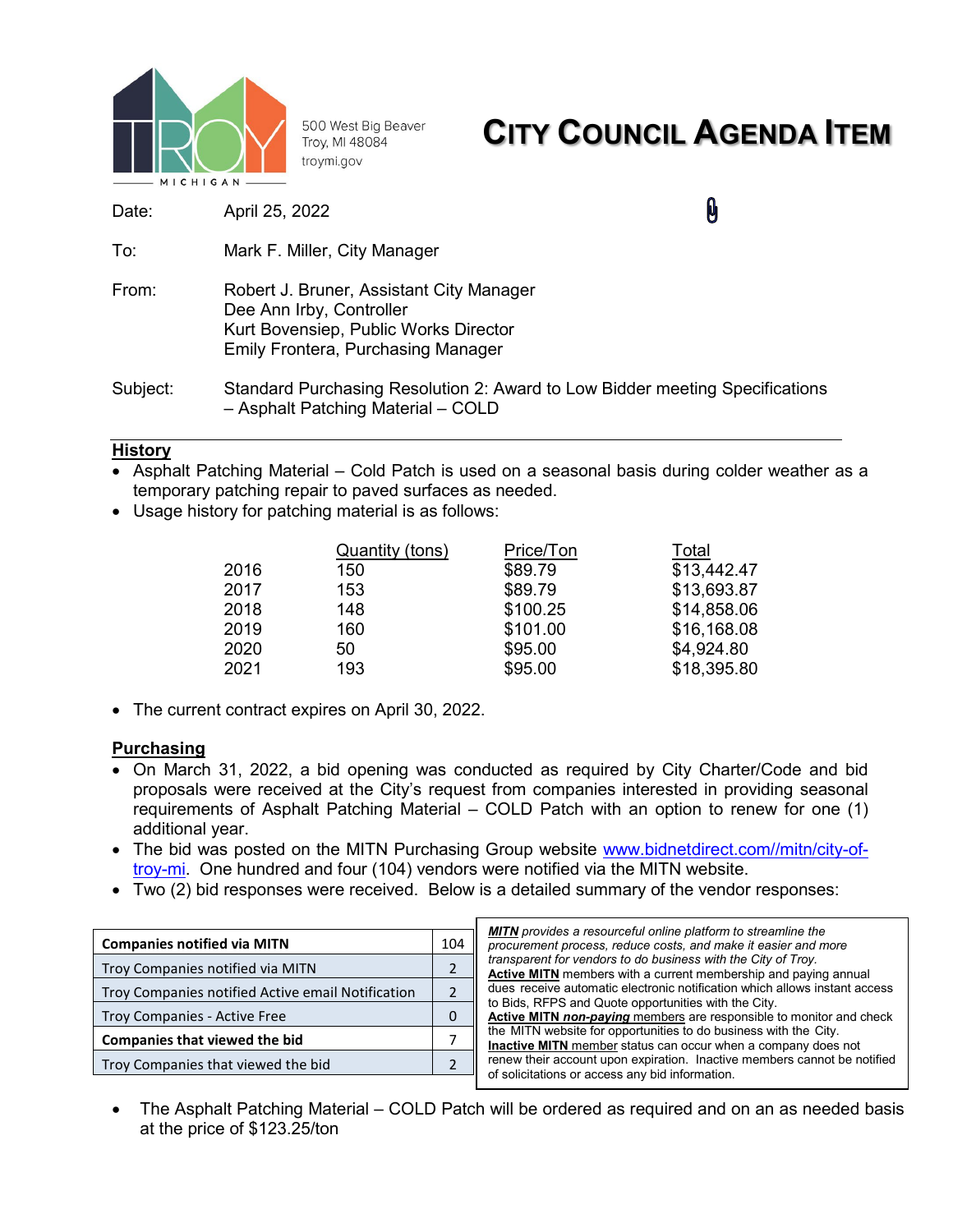

500 West Big Beaver Troy, MI 48084 troymi.gov

## **CITY COUNCIL AGENDA ITEM**

### **Financial**

Funds are budgeted and available in the General Fund under the Public Works operating budgets for the Streets and Water Divisions for the 2022 and 2023 Fiscal Years.

### **Recommendation**

City Management recommends awarding a contract for seasonal requirements of Asphalt Patching Material – COLD, to the low bidder meeting specifications, *Ajax Materials Corporation of Troy, MI,* to be purchased on an as needed basis for an estimated total cost of \$30,812.50 at the unit price contained in the bid tabulation opened March 31, 2022, not to exceed annual budget limitations.